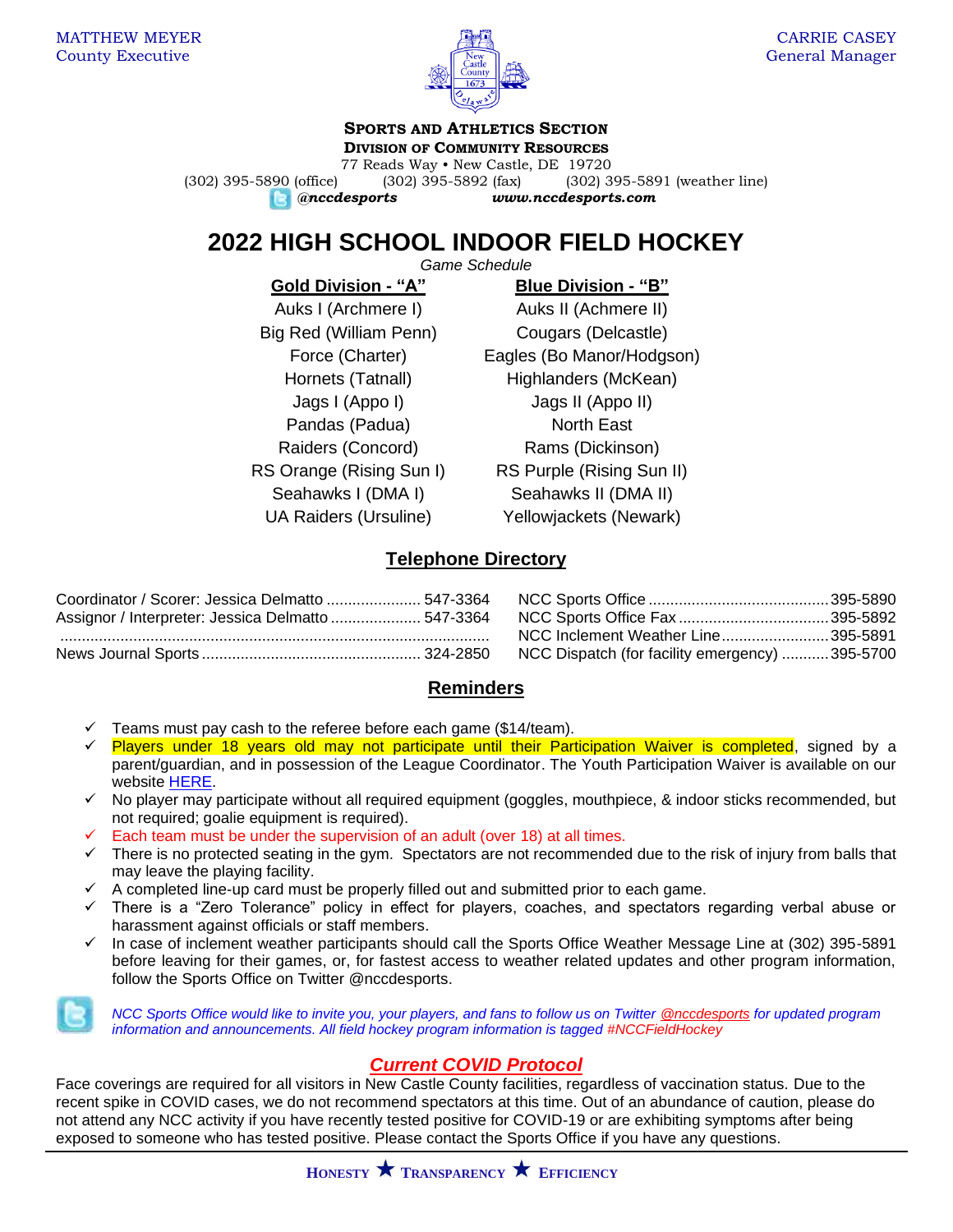

## *\*NEW\* Digital Roster/Waiver*

We will no longer collect paper rosters & waivers. Managers should direct their players to complete the online roster form before the deadline (Fri, Jan 30).

*If you are viewing this schedule online, the QR code is also a clickable link that will send you directly to the Google Form.*

QR Code Instructions: *Using the camera on your smart phone* (or a barcode scanner app) *focus on the QR code to the left*. A link will appear that directs you to a Google Form. Fill out the individual roster information and click submit.

Players should only complete this roster/waiver form one time (one submission per player, per season). Reminder that players are not eligible to play on multiple teams in an Indoor FH league (1 Women's team, 1 High School team). If managers want a copy of their roster, please contact the Sports Office.

#### *\*All games will be played at the Hockessin PAL Center\* (7259 Lancaster Pike, Hockessin, DE 19707)*

| <b>DATE</b> | <b>TIME</b> | <b>COURT</b> | <b>DIV</b>  | <b>GAME</b>    | <b>HOME TEAM</b>  | <b>VISITING TEAM</b> |
|-------------|-------------|--------------|-------------|----------------|-------------------|----------------------|
| Sun         | 3:00 PM     | II           | Gold        | 1              | Padua             | Auks I               |
| Jan 9       | 3:00 PM     | III          | Gold        | $\overline{2}$ | Force Blue        | Hornets              |
|             | 4:10 PM     | I            | Gold        | 3              | RS Orange         | Seahawks I           |
|             | 4:10 PM     | II           | Gold        | 4              | Raiders           | <b>UA Raiders</b>    |
|             | 4:10 PM     | III          | Gold        | 5              | Big Red           | Jags I               |
|             | 5:20 PM     | I            | <b>Blue</b> | 6              | Yellowjackets     | Auks II              |
|             | 5:20 PM     | II           | <b>Blue</b> | 7              | Cougars           | Eagles               |
|             | 5:20 PM     | III          | <b>Blue</b> | 8              | North East        | RS Purple            |
|             | 6:30 PM     | I            | <b>Blue</b> | 9              | Highlanders       | Seahawks II          |
|             | 6:30 PM     | II           | <b>Blue</b> | 10             | Rams              | Jags II              |
| Sun         | 3:00 PM     | II           | <b>Blue</b> | 11             | Seahawks II       | North East           |
| Jan 16      | 3:00 PM     | III          | <b>Blue</b> | 12             | Auks II           | Jags II              |
|             | 4:10 PM     | $\rm I$      | <b>Blue</b> | 13             | Eagles            | Rams                 |
|             | 4:10 PM     | II           | <b>Blue</b> | 14             | <b>RS Purple</b>  | Cougars              |
|             | 4:10 PM     | III          | <b>Blue</b> | 15             | Yellowjackets     | Highlanders          |
|             | 5:20 PM     | $\rm I$      | Gold        | 16             | <b>UA Raiders</b> | <b>RS Orange</b>     |
|             | 5:20 PM     | II           | Gold        | 17             | Auks I            | Jags I               |
|             | 5:20 PM     | III          | Gold        | 18             | Hornets           | <b>Big Red</b>       |
|             | 6:30 PM     | $\rm I$      | Gold        | 19             | Seahawks I        | Force                |
|             | 6:30 PM     | II           | Gold        | 20             | Padua             | Raiders              |
| Sun         | 3:00 PM     | $_{\rm II}$  | Gold        | 21             | Big Red           | Seahawks I           |
| Jan 23      | 3:00 PM     | III          | Gold        | 22             | Jags I            | Hornets              |
|             | 4:10 PM     | I            | Gold        | 23             | Raiders           | Auks I               |
|             | 4:10 PM     | II           | Gold        | 24             | RS Orange         | Padua                |
|             | 4:10 PM     | III          | Gold        | 25             | Force             | <b>UA Raiders</b>    |
|             | 5:20 PM     | I            | Blue        | 26             | Rams              | RS Purple            |
|             | 5:20 PM     | II           | <b>Blue</b> | 27             | Jags II           | Eagles               |
|             | 5:20 PM     | III          | Blue        | 28             | Highlanders       | Auks II              |
|             | 6:30 PM     | I            | <b>Blue</b> | 29             | North East        | Yellowjackets        |
|             | 6:30 PM     | II           | Blue        | 30             | Cougars           | Seahawks II          |

*\*Rosters must be submitted by midnight on Sun, Jan 30\**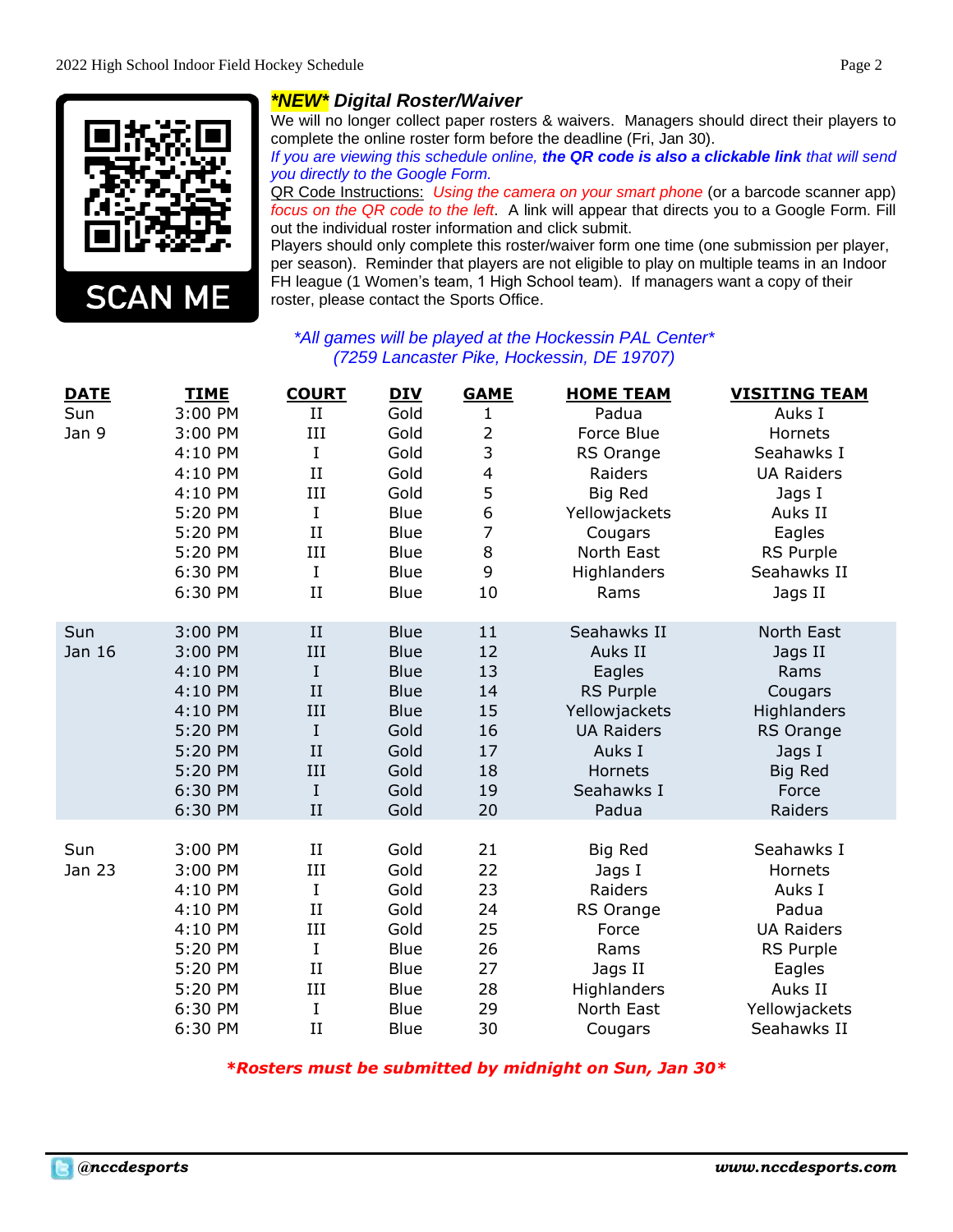| <u>DAIL</u> | IIME    | <u>COURT</u> | <u>DIV</u>  | GAME | HOME I LAM                                                                        | VISIIING IEAM      |
|-------------|---------|--------------|-------------|------|-----------------------------------------------------------------------------------|--------------------|
| Sun         | 3:00 PM | II           | <b>Blue</b> | 31   | Seahawks II                                                                       | Rams               |
| Jan 30      | 3:00 PM | III          | <b>Blue</b> | 32   | Yellowjackets                                                                     | Cougars            |
|             | 4:10 PM | I            | <b>Blue</b> | 33   | <b>Highlanders</b>                                                                | North East         |
|             | 4:10 PM | $_{\rm II}$  | <b>Blue</b> | 34   | Auks II                                                                           | Eagles             |
|             | 4:10 PM | III          | <b>Blue</b> | 35   | <b>RS Purple</b>                                                                  | Jags II            |
|             | 5:20 PM | I            | Gold        | 36   | <b>UA Raiders</b>                                                                 | <b>Big Red</b>     |
|             | 5:20 PM | II           | Gold        | 37   | Padua                                                                             | Force              |
|             | 5:20 PM | III          | Gold        | 38   | Raiders                                                                           | RS Orange          |
|             | 6:30 PM | $\mathbf I$  | Gold        | 39   | Auks I                                                                            | Hornets            |
|             | 6:30 PM | II           | Gold        | 40   | Seahawks I                                                                        | Jags I             |
|             |         |              |             |      |                                                                                   |                    |
| Sun         | 3:00 PM | $_{\rm II}$  | Gold        | 41   | Force                                                                             | Raiders            |
| Feb 6       | 3:00 PM | Ш            | Gold        | 42   | Big Red                                                                           | Padua              |
|             | 4:10 PM | I            | Gold        | 43   | Jags I                                                                            | <b>UA Raiders</b>  |
|             | 4:10 PM | II           | Gold        | 44   | Hornets                                                                           | Seahawks I         |
|             | 4:10 PM | III          | Gold        | 45   | RS Orange                                                                         | Auks I             |
|             | 5:20 PM | I            | <b>Blue</b> | 46   | Cougars                                                                           | <b>Highlanders</b> |
|             | 5:20 PM | $_{\rm II}$  | <b>Blue</b> | 47   | Rams                                                                              | Yellowjackets      |
|             | 5:20 PM | Ш            | <b>Blue</b> | 48   | Jags II                                                                           | Seahawks II        |
|             | 6:30 PM | I            | <b>Blue</b> | 49   | Eagles                                                                            | RS Purple          |
|             | 6:30 PM | II           | Blue        | 50   | North East                                                                        | Auks II            |
|             |         |              |             |      | $*N_{\alpha}$ comes often 7.00 nm on Cundov, February 19 /Cunen Devil Cundov) $*$ |                    |

#### *\*No games after 7:00pm on Sunday, February 13 (Super Bowl Sunday)\**

| Sun<br>Feb 13 | 3:00 PM<br>3:00 PM<br>4:10 PM<br>4:10 PM<br>4:10 PM<br>5:20 PM<br>5:20 PM<br>5:20 PM<br>6:30 PM<br>6:30 PM | II<br>III<br>I<br>II<br>Ш<br>I<br>II<br>Ш<br>I<br>$_{\rm II}$                            | <b>Blue</b><br><b>Blue</b><br><b>Blue</b><br><b>Blue</b><br><b>Blue</b><br>Gold<br>Gold<br>Gold<br>Gold<br>Gold | 51<br>52<br>53<br>54<br>55<br>56<br>57<br>58<br>59<br>60 | Auks II<br>Seahawks II<br>Yellowjackets<br>Highlanders<br>North East<br>Auks I<br><b>UA Raiders</b><br>Padua<br>Raiders<br>RS Orange | RS Purple<br>Eagles<br>Jags II<br>Rams<br>Cougars<br>Seahawks I<br>Hornets<br>Jags I<br>Big Red<br>Force                             |
|---------------|------------------------------------------------------------------------------------------------------------|------------------------------------------------------------------------------------------|-----------------------------------------------------------------------------------------------------------------|----------------------------------------------------------|--------------------------------------------------------------------------------------------------------------------------------------|--------------------------------------------------------------------------------------------------------------------------------------|
| Sun<br>Feb 20 | 2:00 PM<br>2:00 PM<br>3:10 PM<br>3:10 PM<br>3:10 PM<br>4:20 PM<br>4:20 PM<br>4:20 PM<br>5:30 PM<br>5:30 PM | $_{\rm II}$<br>III<br>I<br>$_{\rm II}$<br>III<br>I<br>$_{\rm II}$<br>III<br>I<br>$_{II}$ | Gold<br>Gold<br>Gold<br>Gold<br>Gold<br>Blue<br>Blue<br>Blue<br>Blue<br>Blue                                    | 61<br>62<br>63<br>64<br>65<br>66<br>67<br>68<br>69<br>70 | Jags I<br>Big Red<br>Force<br>Hornets<br>Seahawks I<br>Jags II<br>Rams<br>Cougars<br>Eagles<br>RS Purple                             | Raiders<br>RS Orange<br>Auks I<br>Padua<br><b>UA Raiders</b><br>Highlanders<br>North East<br>Auks II<br>Yellowjackets<br>Seahawks II |

*Cont'd on next page…*